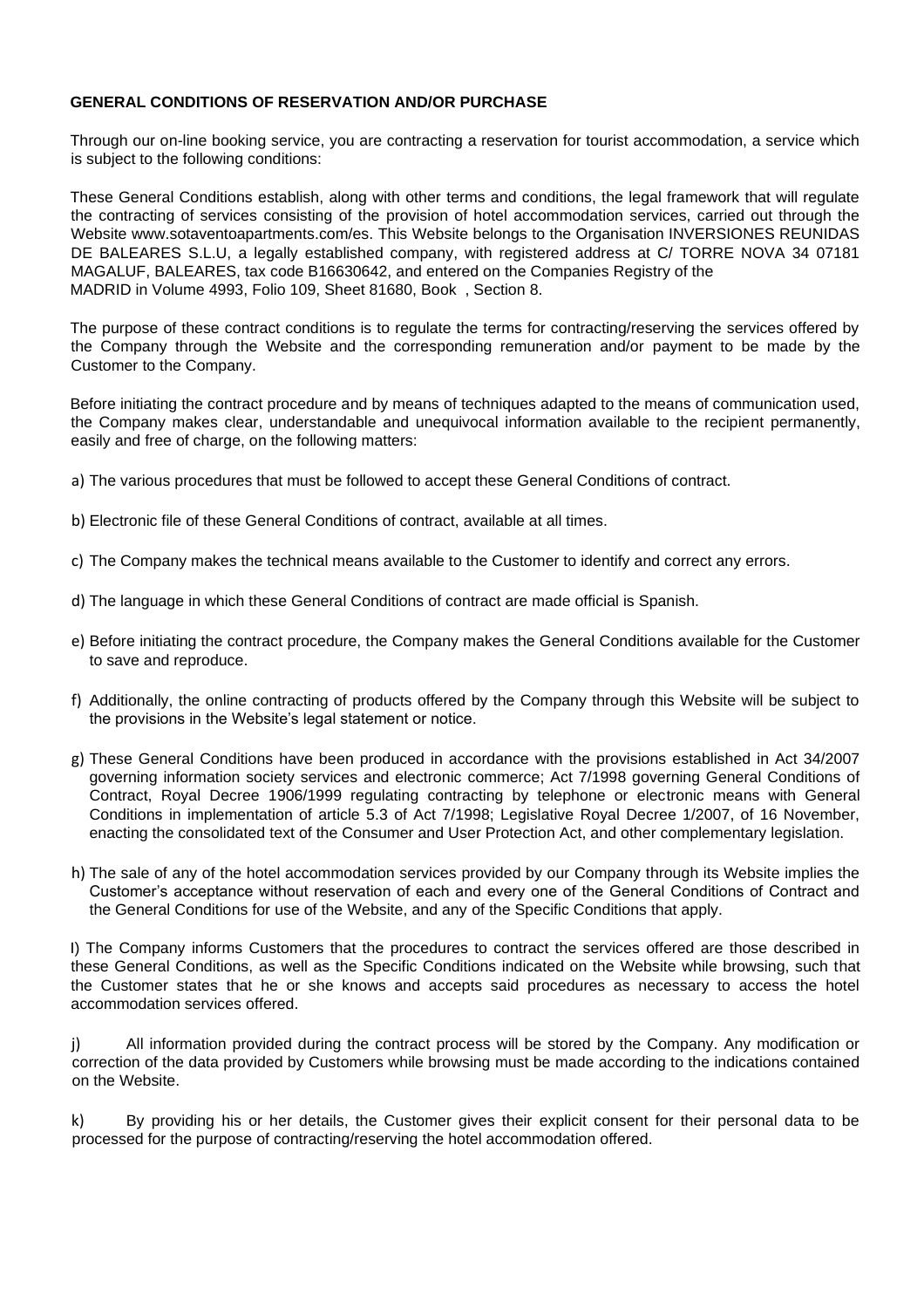The Customer contracts the Company's hotel accommodation services, and the Company accepts the order to provide the services selected on the Website, in accordance with this contract regarding price, General Conditions and Specific Conditions of the service/services selected.

The Vendor reserves the right to modify said conditions unilaterally, without this affecting any services or promotions that were contracted prior to any such modification. I. IDENTITY OF VENDOR.

The Vendor of the services contracted by the Customer and/or User is INVERSIONES REUNIDAS DE BALEARES S.L. U, a hotel company that provides hotel accommodation services.

The Website www.sotaventoapartments.com/es is registered under the name of INVERSIONES REUNIDAS DE BALEARES S.L.U. The trade name is duly registered under the name of the Company and/or Organisation.

## II. PURPOSE OF THE CONTRACT CONDITIONS.

1. The purpose of these contract conditions is to establish the conditions for the sale and/or reservation of the services to be contracted on the Website www.sotaventoapartments.com/es. The conditions regulate the contractual relationship of the sale/reservation of hotel accommodation generated between the Vendor and the Buyer when the latter accepts the corresponding box during the online purchase process. The characteristics of the services contracted are reflected in the corresponding pages on this Website, as well as the particular features of each operation that can be carried out on the Website, and always in Spanish.

2. The contracting of any of the services and/or products by the Buyer through the Website www.sotaventoapartments.com/es entails acceptance of and being bound by these General Conditions and/or Specific Conditions of Sale in their entirety.

3. Through the Website, the Company provides hotel accommodation reservation and/or sale services, which are always offered by INVERSIONES REUNIDAS DE BALEARES S.L.U. This reservation and/or sale of hotel accommodation shall be governed by the Conditions of Contract contained herein and by any Specific Conditions that apply to each of the products and services offered.

4. The prices applicable to the products and/or services contracted are those indicated on the Website on the date on which they are reserved and/or contracted.VAT is included

Offers are duly marked and identified, indicating the previous price and the offer price.

5. All the technical means and requirements needed to access the page, the Website and the services and/or products available on it shall be exclusively the responsibility of the User, as well as any costs or taxes to which the provision of said services may be subject.

6. Having accessed the Website, and in order to use the various services, the User must follow all the indications and instructions shown on the site, and complying to that effect with the Specific Conditions and other forms established for each service, which entails reading and accepting all the General Conditions of Contract and any of the Specific Conditions that may be applicable.

#### III. PURCHASE AND/OR RESERVATION PROCEDURE.

If you are under 18 years old, you cannot book any reservation from www.sotaventoapartments.com/es. To book any reservation from INVERSIONES REUNIDAS DE BALEARES S.L.Uyou must be of legal age.

Services must be contracted by specifically selecting the type of accommodation desired, using the purchase and/or reservation selection instruments installed on the Website.

Once the purchase and/or reservation request has been selected and verified, you will have explicitly accepted in full each and every one of the General Conditions contained on the Company's Website, and which implies the contracting of the services requested.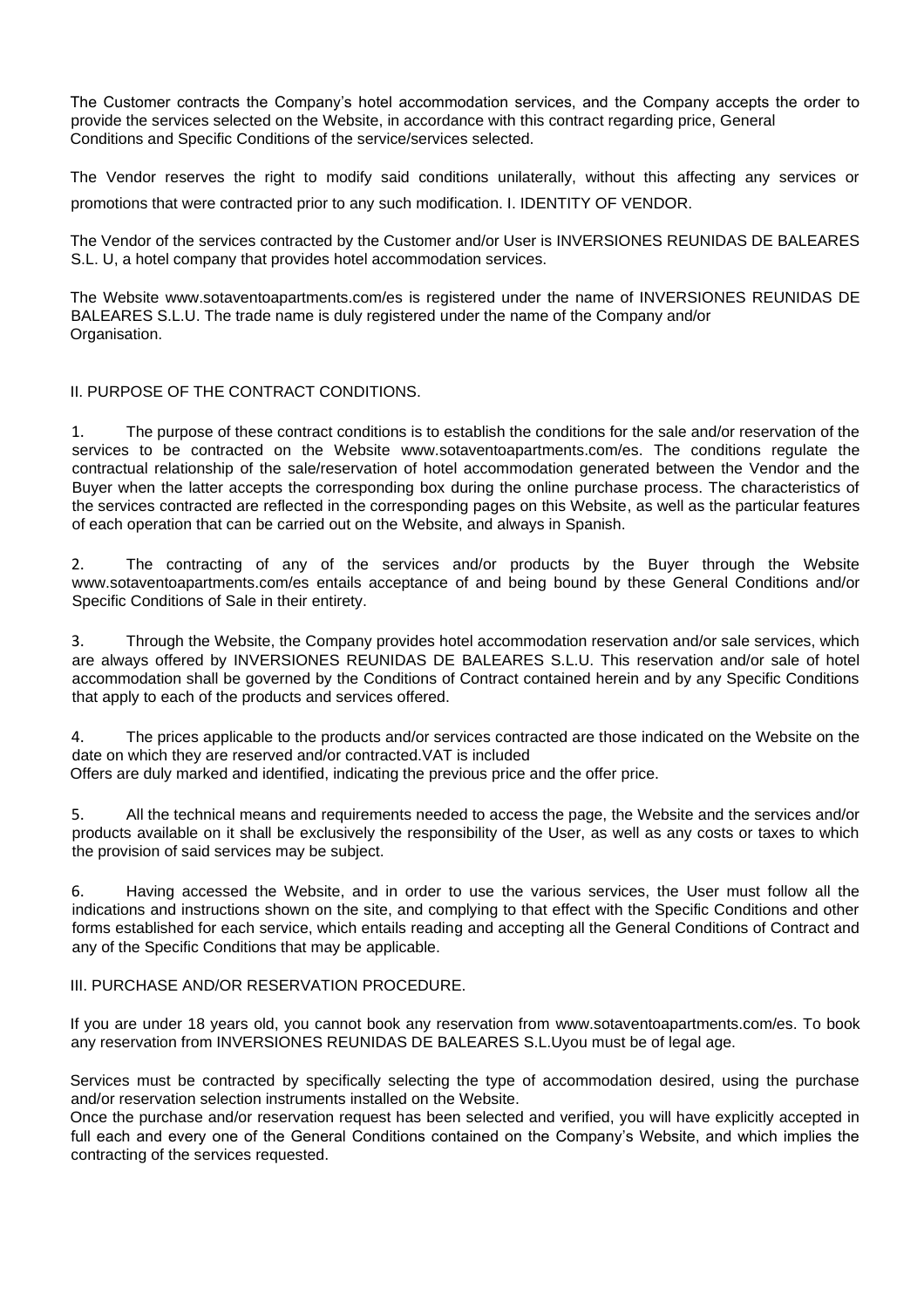From the moment of acceptance, the User is granted the status of Customer of the Company as described in these General Conditions. Any service, product and/or reservations offered subsequently by the Company shall be subject to a new contract.

Users/Customers are advised to read these General Conditions carefully, and either print them out or save the document in electronic format.

To contract the services offered on the Website www.sotaventoapartments.com/es and/or to access particular services, the User must register his or her personal details, including email address.

Once your data is registered on our server, or you contract our services, your personal and professional details, address and chosen method of payment are added to our database, which is used solely to process registration of the service contracted for the selected period and to send information on offers and information that may be of interest to you during the period contracted. At any time, you can modify your Customer registration data (address, contact telephone number, email address, etc.).

You are informed that, in accordance with article 27 of Act 34/2002 governing Information Society and Electronic Commerce Services, the contract procedure will consist of the following steps:

1. To start to contract an accommodation service on www.sotaventoapartments.com/es, the User must select one of the hotel room accommodation services shown on the Website, by proceeding to reserve it by selecting the arrival and departure dates. The User can view and control the accommodation selected. The selected product, reservation dates and price will be shown.

Once the accommodation and the arrival and departure dates have been selected, the User must then complete the reservation and/or purchase procedure. In this step, the User must provide his or her details and select one of the permitted payments and/or reservation systems. In the event of paying and/or reserving by credit card, the User must enter the details of his or her selected credit or debit card and must accept the General Conditions of contract and/or reservation. The conditions of the reservation that has been selected and its price will then be shown. VAT is included

Users may apply any discounts available to them.

At this point, the User can proceed to make the payment and/or confirm the reservation.

2. To make the reservation and/or payment, all the selected details must have been entered and the General Conditions of contract accepted. To do so, a form must be completed with the information requested. Any information that is necessary to proceed to the purchase will be marked with an asterisk.

The User can check the appropriate box to ask to receive news and offers from INVERSIONES REUNIDAS DE BALEARES S.L.U.

3. The payment/reservation method accepted by the Vendor is:

Visa Master Card

4.-For INVERSIONES REUNIDAS DE BALEARES S.L.U the security of its clients is essential […]. Therefore, in order to protect the transmission of confidential information, the Web server of www.sotaventoapartments.com/es has a data encryption protocol using algorithms of up to 128 bits, through an SSL Security Certificate (Secure Sockets Layer). SSL encryption technology protects economic transactions and the flow of data (name, address, credit card number, etc.), allowing operations to be carried out securely.

For payment with credit cards of Visa and Mastercard, the client must have activated the payment through CES (Comercio Electrónico Seguro = Secure Electronic Commerce). Communication between the client and the payment entity will also be done through a secure server with SSL encryption. The client's credit card data will be absolutely confidential (: neither INVERSIONES REUNIDAS DE BALEARES S.L.Unor third parties may have access to them).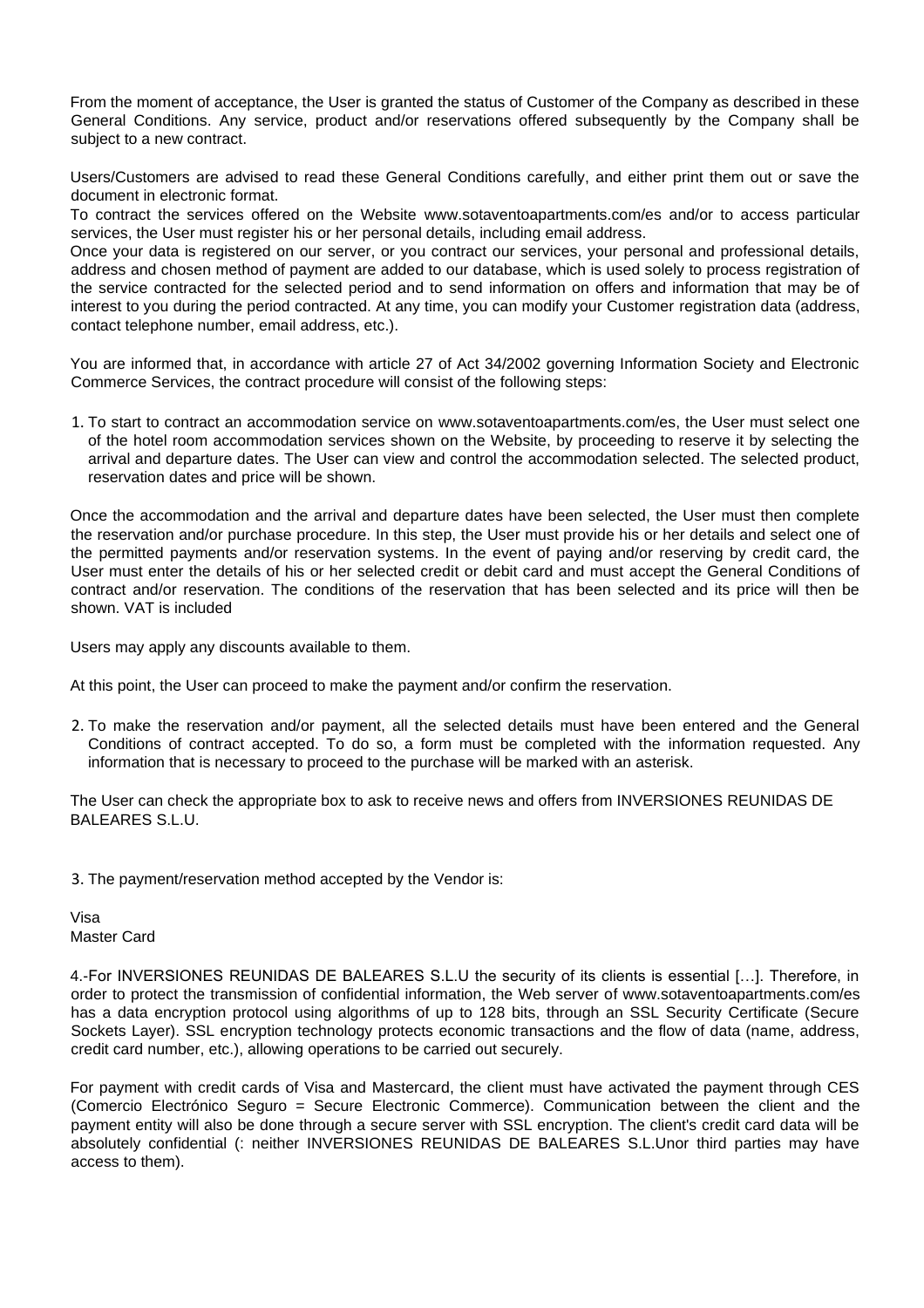## 5. Finally, the User must confirm the contract and/or reservation.

## IV. SERVICE/PRODUCT.

The accommodation offered for sale on the Website has a description that is as accurate as possible regarding the characteristics of the hotel accommodation to which the contract and/or reservation relates. The Specific Conditions listed in the appendix are applicable to the hotel accommodation offered. V. PRICE AND AVAILABILITY OF SERVICES.

The prices applicable to each of the hotel accommodation services offered shall be those published on the Website www.sotaventoapartments.com/es, indicated below each accommodation depending on the date selected. Prices are shown in euros.

Once the hotel accommodation service to be reserved and/or contracted has been selected, before the Buyer accepts the operation, the price will be clearly specified for each service selected and/or contracted and/or any applicable costs and any applicable promotions and/or discounts.

The Vendor reserves the right to modify the prices at any time. In the event of the sale and/or reservation price being modified, the products and/or services will be invoiced according to the price indicated during the contract and/or reservation registration process.

Any payments made to the Vendor will entail an invoice being issued in the name of the User and/or Customer. For any information about the service contracted, The Vendor will provide a customer services desk that Users can ring at 971682570 or email at: contabilidad@sotaventoapartments.com

## VI. VALIDITY OF THE OFFER.

The offers on the Website and/or the services offered on the Website will be available until any modification relating to the offer and/or service is made, notice of which will be given one week in advance.

#### VII. RIGHT OF WITHDRAWAL AND CANCELLATION

The right of withdrawal of the user/consumer, provided for in article 68 of the Royal Legislative Decree 1/2007, of November 16th, is not applicable in this contract, since it is a hotel accommodation service and the exceptions to the right of withdrawal provided for in art. 103 of Royal Legislative Decree 1/2007, of November 16th, apply. Cancellation conditions:

The withdrawal and/or cancellation conditions are specified in the contracted reservation

To exercise the right of withdrawal, the Customer may use any of the following methods:

- a) By telephone at the number 971682570.
- b) By email at the address contabilidad@sotaventoapartments.com. Using the withdrawal form that the Customer must download here, and which can be sent to the email address info@sotaventoapartments.com. In this case the Customer must state WITHDRAWAL FORM as the subject of the email

WITHDRAWAL FORM (You should only complete and send this form if you wish to withdraw from the contract).

FOR THE ATTENTION OF: INVERSIONES REUNIDAS DE BALEARES S.L.U, with personal/company tax code: B16630642, address at: C/ TORRE NOVA 34 07181 MAGALUF, BALEARES, Tel. no.: 971682570, Email: contabilidad@sotaventoapartments.com

no. Pertaining to reservation no.:

<sup>–</sup> I hereby inform you that I withdraw from my reservation contract with reference no. reference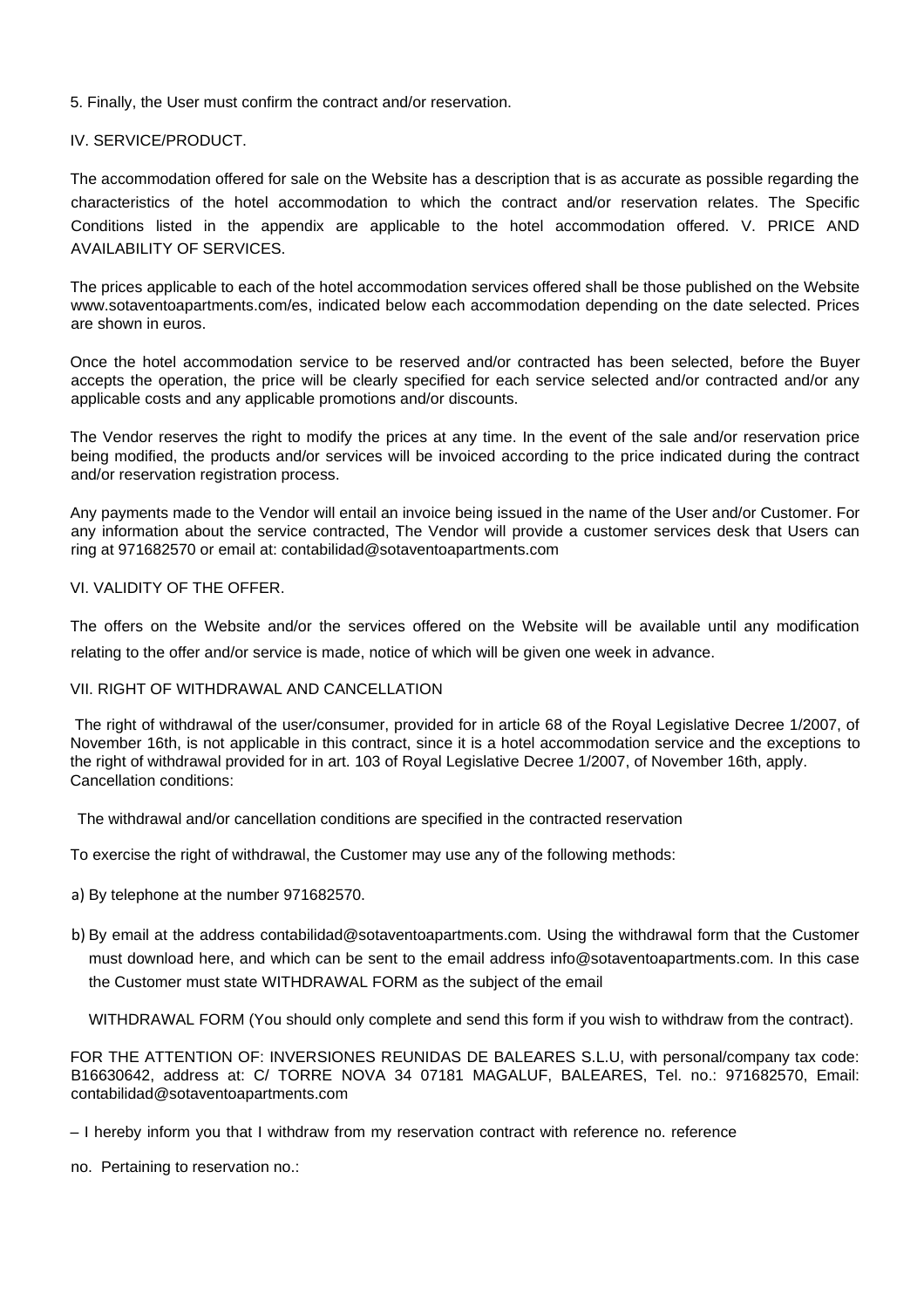With purchase date

Name of Buyer(s)

Address of Buyer(s)

Signature of Customer(s) Date

Signature of the professional(s) Date

VIII. FORMALISATION OF THE CONTRACT.

Contracts shall be deemed to have been formalised and will produce all the effects provided for by the legal system, when there is mutual consent and the other requirements for it to be valid are met. They shall be governed by the provisions set out in the Information Society Act, articles 23 and 24, in the Civil Code, in the Commercial Code and in other Spanish civil or mercantile regulations.

The contract between the parties will be presumed to have been formalised in the locality of the Company's registered address and/or establishment.

## IX. MODIFICATION

The Company reserves the right to modify or replace these Contract Conditions upon completion of the contract as a consequence of the existence of new economic and/or commercial circumstances that would make it advisable to do so, as well as modify, alter and distribute laws, regulations and rules applicable to the provision of the service and/or related aspects.

The Company undertakes to make every effort to maintain an acceptable level of compliance with its contractual obligations.

## X. LIABILITY REGIME.

The Company will not be held liable for any problems resulting from lack of access or problems inherent to connecting to the internet or to power networks when these are due to causes outside of its control or causes that could not have been foreseen by the parties, or as a result of which, despite being foreseeable, the Company has made every reasonable effort to prevent them, or were considered acts of god or of force majeure.

The Company will not be held liable for any errors that occur in the booking engine. In accordance with the above, the Company will not be held liable for any reservations made by the Customer for below-market prices that may have occurred due to an error on the Website of the Company that manages our reservations.

#### Acts of God and Force Majeure

Under no circumstances will the Company be held liable for any delay in fulfilling its obligations, or for not fulfilling its obligations, if this is due to acts of god or for reasons of force majeure, in accordance with the provisions established in article 1.105 of the Civil Code. The other party shall be informed of this circumstance as soon as is possible.

# XI. MODIFICATIONS TO THE WEBSITE.

The Vendor reserves the right to make any modifications deemed appropriate to its Website www.sotaventoapartments.com/es without notice. Said modifications may entail simple changes such as removing or adding content and services provided through the Website, including the manner of presentation and the location on the Website.

## XII. PROTECTION OF INTELLECTUAL PROPERTY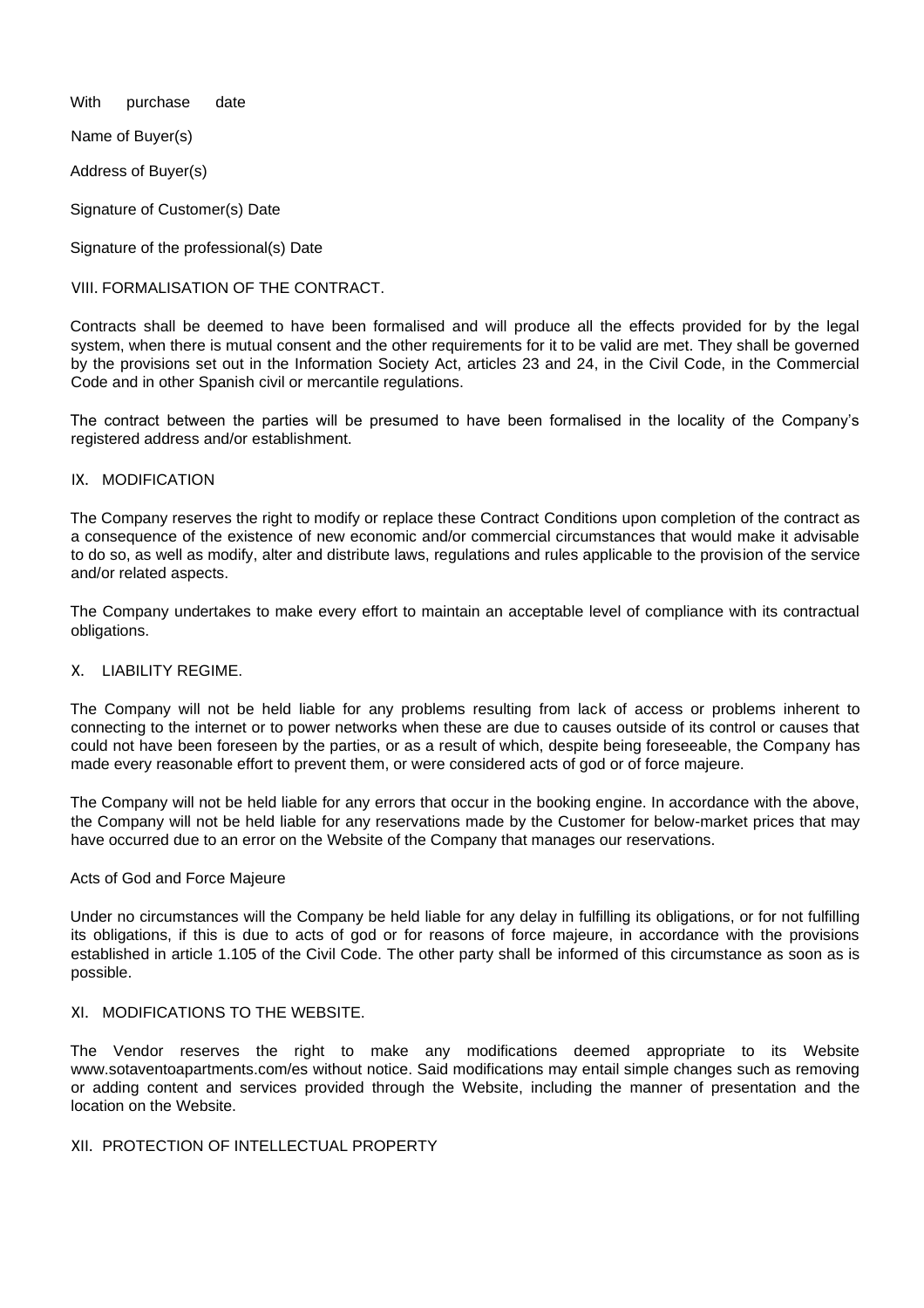The Website www.sotaventoapartments.com/es is the property of INVERSIONES REUNIDAS DE BALEARES S.L.U. The trade name is duly registered under the name of INVERSIONES REUNIDAS DE BALEARES S.L. U. Additionally, the Website www.sotaventoapartments.com/es, including but not limited to its coding, editing, compilation, designs, logos, text and/or graphics, is the property of INVERSIONES REUNIDAS DE BALEARES S.L.U, and is protected by national and international regulations on intellectual and industrial property. Therefore, the rights owner explicitly prohibits partial or total use or reproduction (by any physical or electronic means) by third parties, unless an agreement is reached or authorisation given in writing in this regard.

Access to the Website by Users does not grant them any property rights over said Website. INVERSIONES REUNIDAS DE BALEARES S.L.U will take appropriate legal action against those who knowingly and without authorisation carry out any of the acts detailed herein.

#### XIII. APPLICABLE LAW AND JURISDICTION.

These General Conditions shall be governed and interpreted according to Spanish legislation for all matters not explicitly established. The parties submit to the jurisdiction of the courts of law of Palma de Mallorca for any matters that may arise or legal action taken as a result of the Website service provision, and of its services and content, and regarding the interpretation, application, observance or breach of the provisions established in these General Conditions.

#### XIV. PERSONAL DATA.

In accordance with the provisions of the General Data Protection Regulation GDPR EU 679/2016 and Organic Law 3/2018 of 5 December on Data Protection and Guarantee of Digital Rights, you are provided with the following information on how your personal data is processed: RESPONSIBLE / MANAGER: INVERSIONES REUNIDAS DE BALEARES S.L.U, Fiscal ID code: B16630642, Address: C/ TORRE NOVA 34, CP: 07181, MAGALUF, Telephone: 971682570, Email address: info@sotaventoapartments.com. Data Protection Officer: CONTACT: http://www. protecmir.com / Email: protecmirlegal@protecmir.com. PURPOSE: At INVERSIONES REUNIDAS DE BALEARES S.L. U, we process the information you provide us in order to provide you accommodation in our hotel and/or the services of our establishments, in addition to managing the sending of information and commercial research and invoicing thereof. We will develop a commercial profile based on the information provided in order to be able to offer you our services in accordance with your interests. No automated decisions will be made based on this profile. The personal data provided will be retained for the duration of the commercial relationship and as long as no request has been received to delete the same by the interested party, for a duration of 5 years from the last time you contract and/or make any reservation. In any event, your personal data will be retained while they remain useful for the purpose indicated, and in any event for the legally established periods and for the time needed to address any possible liabilities resulting from said processing. LEGAL BASIS: Personal data processing is based on the performance of a contract to which the data subject is party or in order to take steps at the request of the data subject prior to entering into the contract; we are also obliged to process your personal information to comply with a legal obligation that applies to the data controller. In any event, you have given your consent for your personal information to be processed for one or more specific purposes, in accordance with the provisions of the General Data Protection Regulation GDPR EU 679/2016 (ART 6.1. A. B. C) and Organic Law 3/2018 of 5 December on Data Protection and Guarantee of Digital Rights: (LOPDPGDD). Act 1/1992, modified by Organic Law 4/2015 of 30 March on the Protection of Public Safety, shall apply. Articles 20 and 21 of the Information Society Services Act 34/2002, for the use of telecommunications to send commercial offers, shall apply. While the prospective offer of services is based on the consent you are requested to provide, the withdrawal of this consent will not condition the contract for the purchase and/or provision of the service under any circumstances. The personal data must be provided, otherwise the hotel accommodation service and/or the requested offer cannot be provided. While the prospective offer of products and services is based on the consent you are requested to provide, the withdrawal of this consent will not condition the contract for the purchase of any product and/or service under any circumstances. RECIPIENTS: No personal data will be shared with any third party not connected to the company, unless it is a legal requirement to do so. However, you are informed that third-party providers may have access to your personal data, as data processors, within the framework of the provision of a service for the Data Controller company. In addition to the above, the company may share or communicate personal data in order to meet its obligations with public administrations when required to do so by law. No data is expected to be transferred to third countries. No decisions will be made on the adequacy, guarantees, binding corporate standards or specific situations that apply. RIGHTS: Interested parties have the right to obtain access to their personal information, as well as to request that any inaccurate data be rectified or, where appropriate, to request the removal of said data when, among other reasons, the information is no longer needed for the purposes for which it was obtained. In certain circumstances, interested parties may request that the processing of their data be limited,